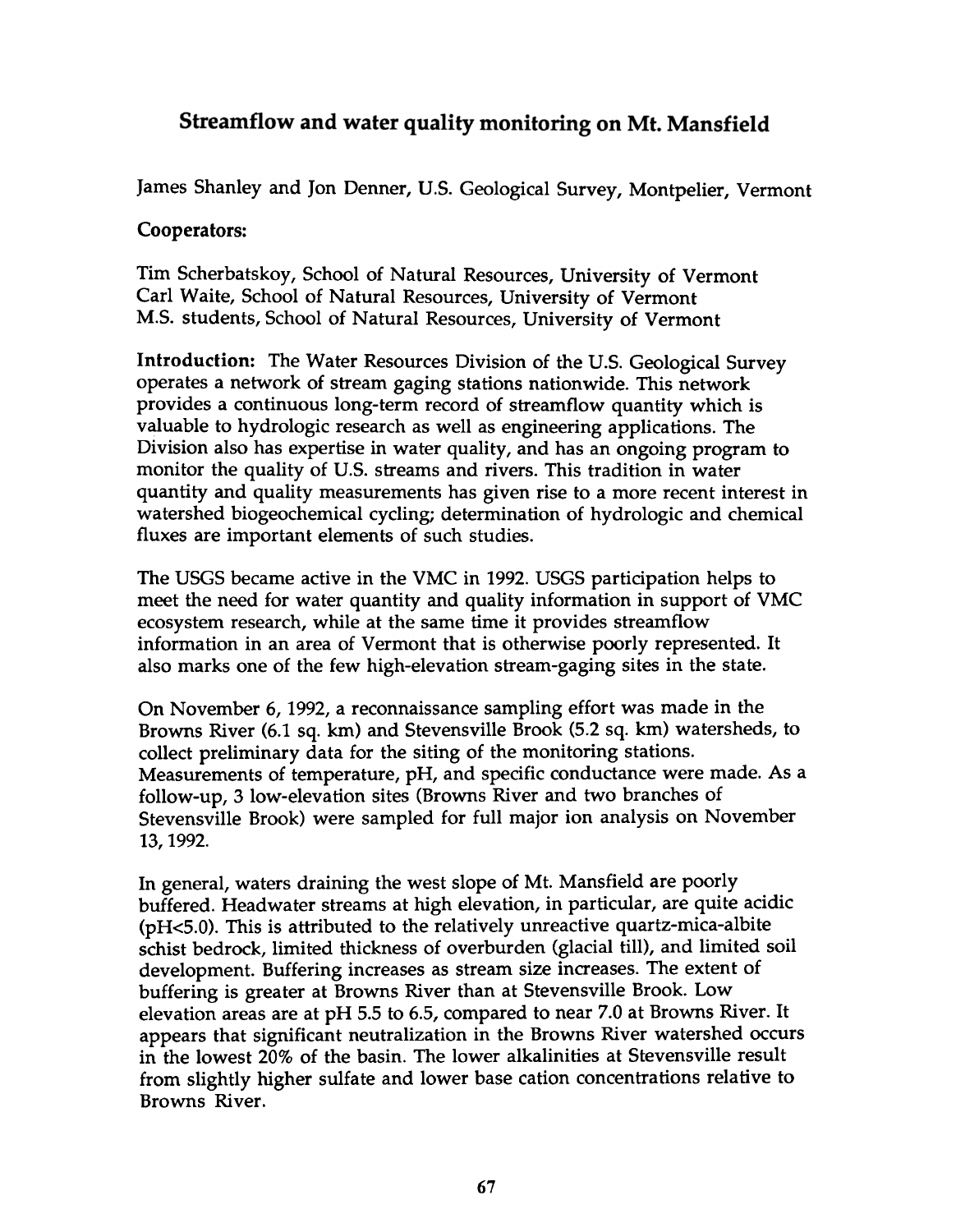The low dissolved load of these streams implies a tight nutrient economy in the forested watersheds that they drain. Weathering rates are slow, and forest productivity may be limited by nutrient availability. The acidic character and elevated aluminum concentrations of these streams suggests a possible negative impact on aquatic fauna and forest health.

Nettle Brook, a small tributary to the North Branch of Stevensville Brook, was chosen as the initial site for a stream gaging station. The reconnaissance survey revealed this stream to be less acidic than other headwater streams at Mt. Mansfield, perhaps an indication of greater groundwater inputs. We felt that choosing this basin would provide the opportunity to study neutralization processes, because more acidic conditions probably prevail in the stream in its higher reaches. Also, the stream may be subject to episodic acidification during higher flows such as the spring snowmelt period. One advantage of the site is that other studies already are underway within the Nettle Brook basin for which hydrologic and chemical load information would be useful. A second benefit is that the findings at Nettle Brook will be directly interpreted and compared to ongoing biogeochemical and hydrologic research by the authors in streams of similar size and elevation {albeit very different geology) at Sleepers River near Danville, Vermont.

Objectives: The objectives of the project are to:

- 1) calculate an annual water budget, and thereby estimate evapotranspiration,
- 2) analyze individual storm events, i.e., the timing and quantity of runoff relative to precipitation inputs, to form a conceptual model of the hydrologic functioning of the watershed,
- 3) use chemistry and hydrology together to identify biogeochemical pathways,
- 4) quantify fluxes of major solutes in streamflow,
- 5) assess the degree of "nitrogen saturation" in the forest,
- 6) evaluate the susceptibility of the stream to acidification from atmospheric deposition and the threat of aluminum toxicity to fish, and
- 7) generalize findings to the Stevensville Brook and Browns River watersheds, based on reconnaissance work and scale considerations.

Methods: A site was chosen for weir construction on Nettle Brook, near its confluence with the north branch of Stevensville Brook. The weir was constructed in late September 1993 so that stream discharge measurements could begin in time for the start of the hydrologic water year on October 1.

A 90° V -notch weir was constructed of plywood with a plexiglass insert for the notch. Stage is logged electronically at 5-minute intervals with a potentiometer driven by a float in a stilling well adjacent to the weir. The datalogger and data storage module are housed in a small structure mounted on top of the well.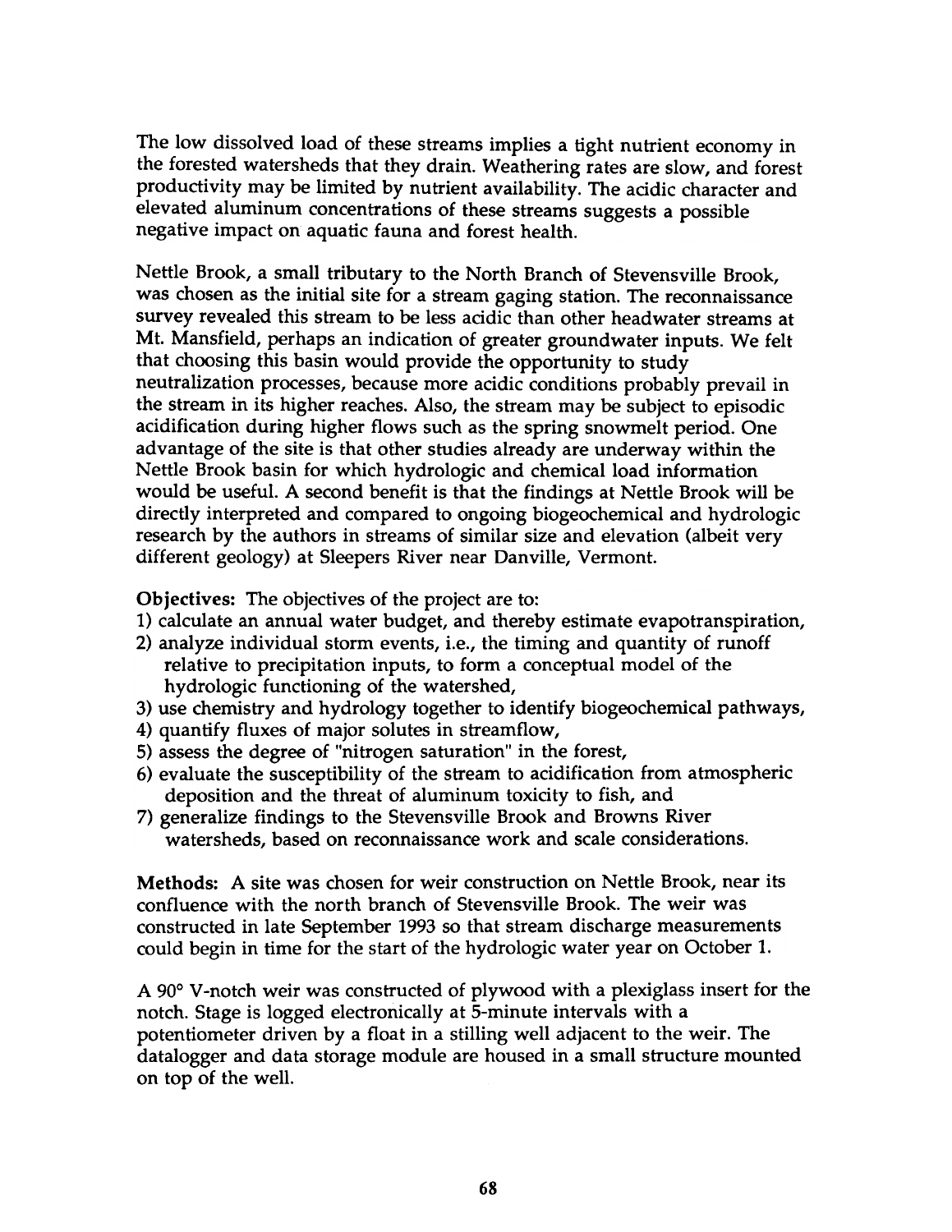Solute budgets for the gaged watershed will be determined using data from the NADP (wet deposition) and NDDN (dry deposition) stations at Proctor Forest (inputs) and streamflow and stream chemistry data (outputs). Hydrologic and chemical data from the monitoring stations will establish a baseline for assessing the effects of global change, and will complement VMC ecosystem research projects on Mt. Mansfield.

At least 30 samples annually will be collected at each site, including monthly and selected high-flow samples. Samples will be analyzed for nutrients, major inorganic solutes, silica, aluminum, and dissolved organic carbon.

Results: The weir and stage recording equipment have been functioning well. The initial 3 months of flow data (October, November, and December 1993) have been error-checked and corrected. Corrections included minor adjustments for backwater from leaf and other tree debris (a typical autumn problem) and from ice. There were no discrepancies between observed and recorded stage during site visits, thus no additional adjustments to the record were necessary. The hydrograph for the first three months is given in fig. 1.

October was a wet month. Several storms with rainfall  $> 2$  cm occurred. The stream showed the characteristic "flashy" response of a steep mountain catchment. This response is typified by the storm of October 16-17 (fig. 2). In that storm, 14.6 mm rain fell in 27 hours. The rain fell in several bursts of moderate intensity. In each case, the stream responded within 2 hours after the onset of rain, and the hydrograph peaked within 2 hours of peak rain intensity. If no additional rain occurs, the stream returns to base flow in 2-3 days (fig. 1).

November was relatively dry, although it had the three highest daily flows for the quarter. The high flows for November 5 and 6 resulted from rain on snow following a significant snowfall on November 2. The high flow at the end of November was caused by rain. December precipitation was primarily stored in the form of snow, thus stream discharge receded to winter baseflow conditions.

Stream samples were collected approximately monthly during the period but no analyses are available as yet.

Future plans: The stream gage on Nettle Brook is intended for long-term recording. Flow measurements in 1994 will be augmented by several additional measurements at the site, including air, water, and soil temperature at 5, 15, and 30 cm depth. During the winter period, snow depth and reflected shortwave radiation also will be measured and logged electronically. Stream sampling will be intensified to daily or twice daily during the main spring melt. Some samples of snow core and snowmelt water (from snowmelt lysimeters) also will be collected for analysis. A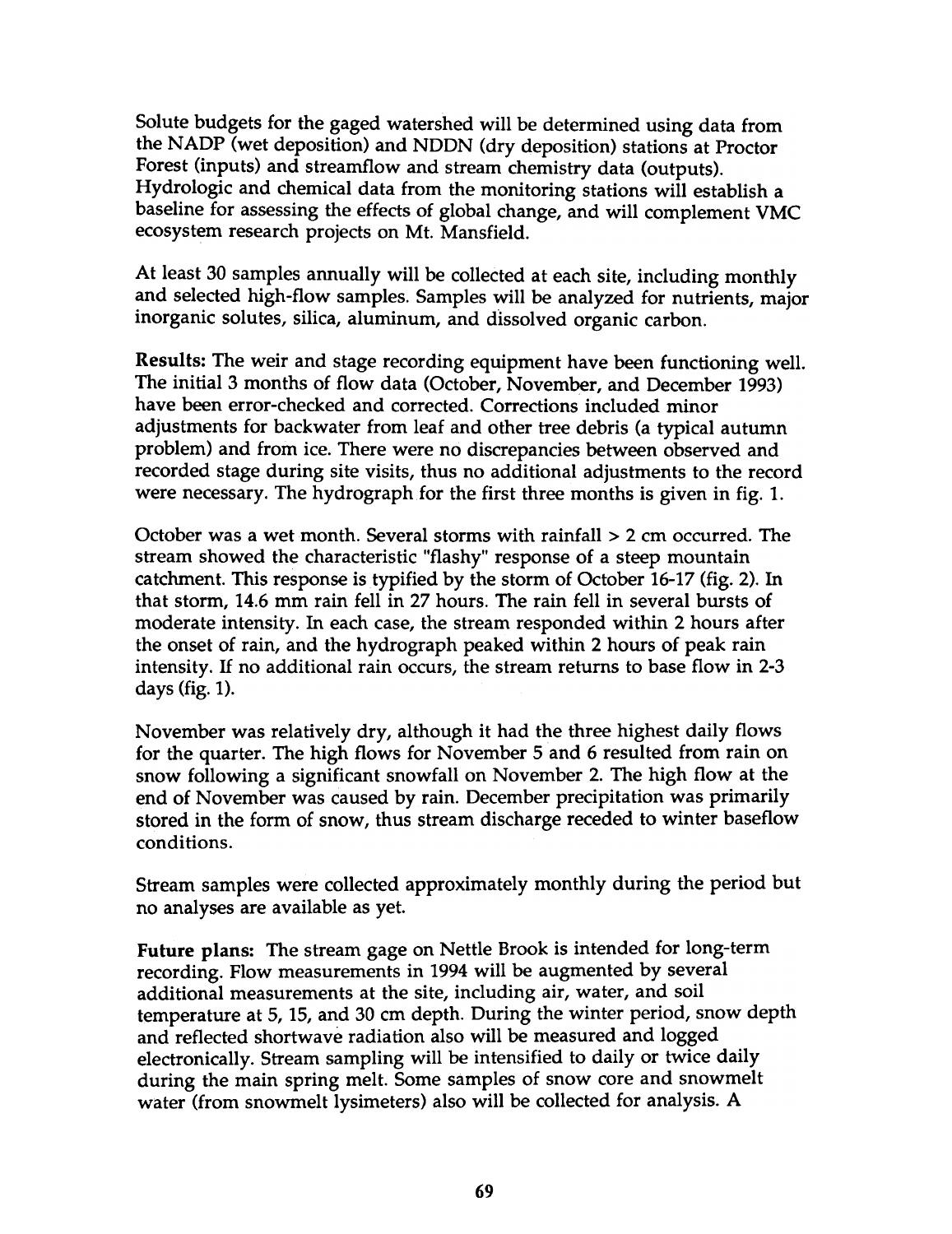minimum of monthly stream sampling will continue throughout the year; selected rain storms will be sampled intensively.

All samples will be analyzed for major cations and anions  $(Ca^{2+}$ ,  $Mg^{2+}$ , Na<sup>+</sup>, K<sup>+</sup>, NO<sub>3</sub><sup>-</sup>, SO<sub>4</sub><sup>2</sup><sup>-</sup>, Cl<sup>-</sup>, alkalinity), Al, Si, DOC, and NH<sub>4</sub><sup>+</sup>. During the summer, the spring runoff samples will be analyzed, and initial interpretations of the processes controlling stream flow and stream chemistry will be made. Dennis Daly, a M.S. candidate at UVM School of Natural Resources, will contribute to this interpretation in his directed study of nitrate export. Water and solute budgets for Water Year 1994 will be made after the water year ends in September .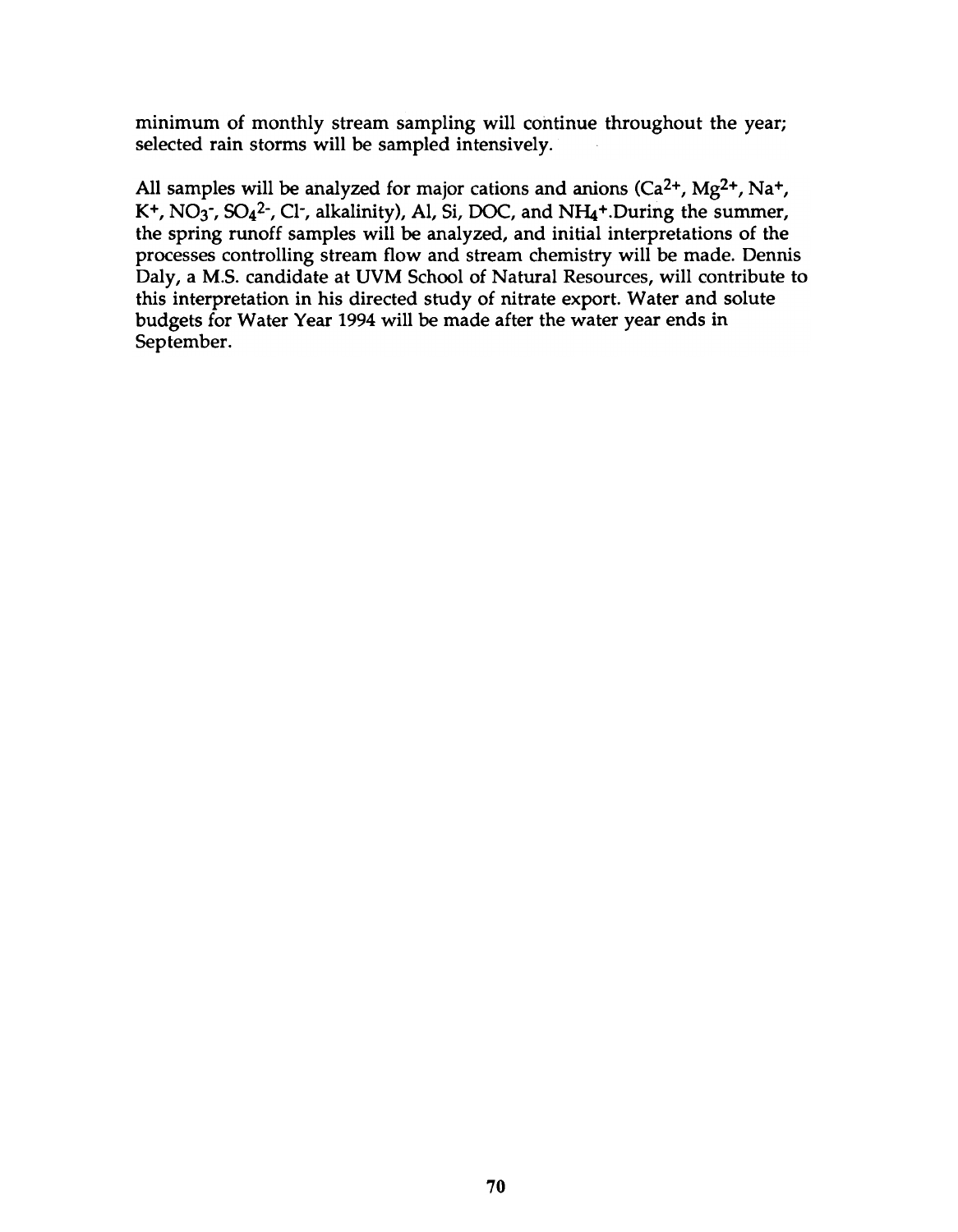

Figure 1. Daily average streamflow at Nettle Brook, October - December, 1993